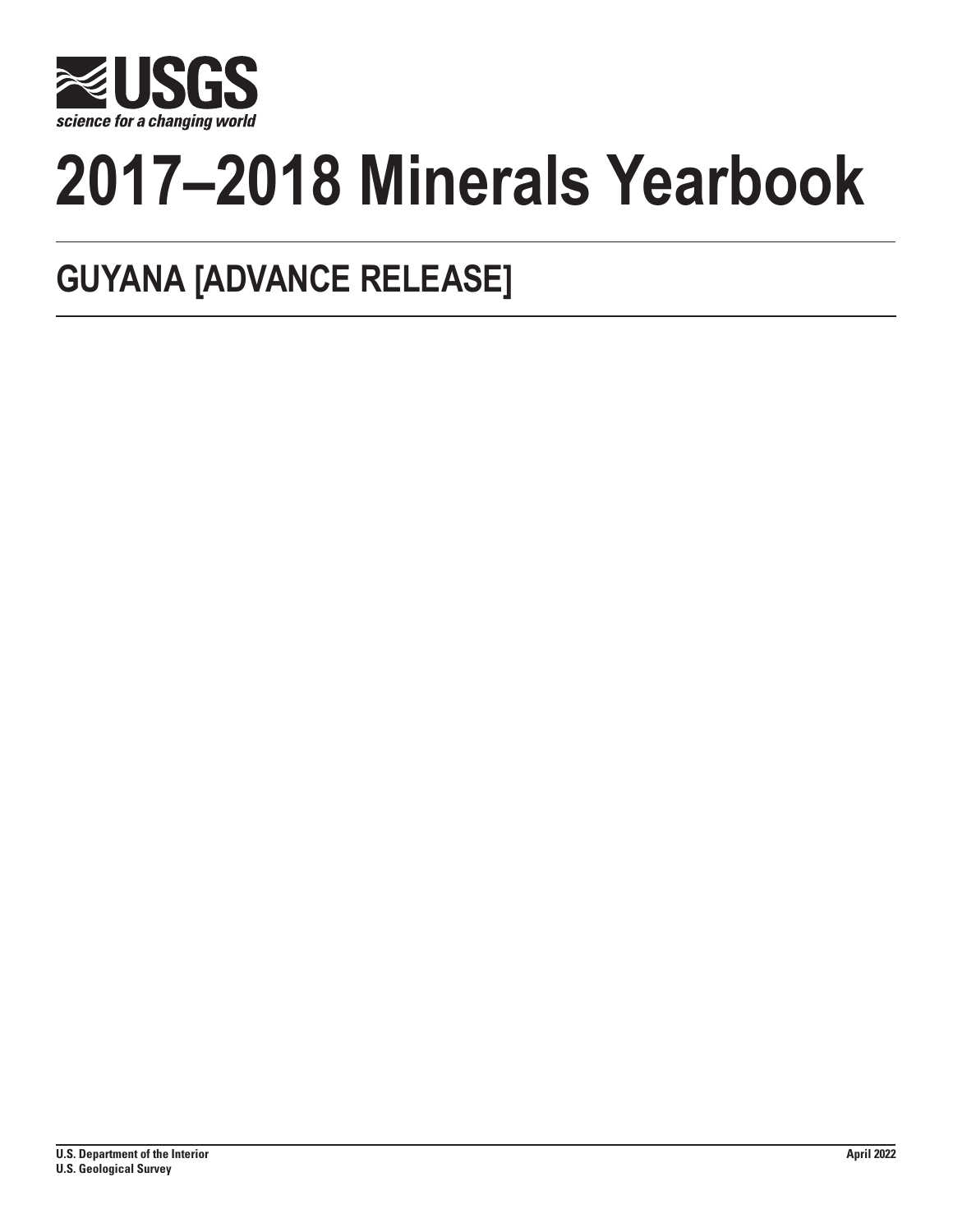# **The Mineral Industry of Guyana**

# By Yolanda Fong-Sam

## **Note: In this chapter, information for 2017 is followed by information for 2018.**

In 2017, Guyana's nominal gross domestic product (GDP) was estimated to be \$3.6 billion compared with \$3.5 billion (revised) in 2016. In 2017, the country produced metals and industrial minerals, including bauxite, common sand, crushed stone, diamond, gold, and loam. The Guyana Geology and Mines Commission (GGMC) reported that the country also has occurrences of other minerals, such as chromite, copper, iron ore, mica, peat, phosphate rock, quartz, rare earths, tin, and others (table 1; Vieira, 2014a–c; Bank of Guyana, 2018, p. 11; International Monetary Fund, 2018).

#### **Minerals in the National Economy**

Guyana's real GDP in 2017 was estimated to have increased by 2.1% to \$1.97 billion<sup>1</sup> from \$1.93 billion in 2016. The value added of the mining and quarrying sector was estimated to be \$270.2 million in 2017, which was a decrease of 8.8% compared with the value added of \$296.4 million in 2016. The overall contribution of the mining sector to real GDP was 13.7% in 2017 compared with 15.4% in 2016 (table 1; Bank of Guyana, 2018, p. 10–13, 145).

The value of Guyana's export receipts increased by \$1.5 million to about \$1.44 billion in 2017 from \$1.43 billion in 2016. The leading mineral commodity exports were, in order of value, gold, which was valued at \$817.5 million compared with \$830.7 million in 2016, and bauxite, which was valued at \$102.3 million compared with \$92.1 million in 2016. The decrease in the value of gold exports was attributed to a decrease in the volume of exports. The increase in the value of bauxite shipments was attributed to an 18.4% increase in export prices. In 2017, exports of nonmonetary gold to the United States were valued at about \$178 million compared with \$297 million in 2016, and exports of bauxite to the United States were valued at \$30 million compared with \$24 million in 2016 (Bank of Guyana, 2018, p. 16–17; U.S. Census Bureau, 2018b).

Guyana's total imports were valued at about \$1.63 billion in 2017 compared with about \$1.47 billion (revised) in 2016; the increase was owing to higher imports of capital goods, particularly mining machinery, for which imports increased by 71%. Other relevant increases were recorded for intermediate goods, and consumption goods. Imports of fuels and lubricants were valued at about \$395 million compared with \$345 million in 2016. The value of mining equipment imports increased to \$59.4 million from \$34.7 million in 2016. Guyana's imports of petroleum products (other) from the United States increased

to \$13.1 million from \$10.1 million in 2016 (Bank of Guyana, 2018, p. 18; U.S. Census Bureau, 2018a).

#### **Government Policies and Programs**

The GGMC is the Government agency in Guyana responsible for overseeing the activities of the mining sector. The agency was created in 1979 and is composed of five technical divisions: environmental, geological services, land management, mines, and petroleum. The general functions of the GGMC are to enforce the provisions of mining licenses, permits, and concessions as well as of prospecting licenses (for large-scale operations), prospecting permits (for medium- and small-scale operations), and quarry licenses; to collect rentals, fees, and charges that are payable under the law; and to act as a national repository for all information relating to geology and mineral resources. Large-scale mining permits cover areas of greater than 1,200 acres, medium-scale permits cover areas from 150 to 1,200 acres, and small-scale permits cover areas of less than 150 acres. The Environmental Division coordinates, promotes, and oversees mineral processing and environmentally sound mining techniques. The Geological Services Division undertakes geological fieldwork to investigate the geology and mineral resources and compiles geological reports. The Land Management Division performs cartographic and GIS work and mineral property management. It also processes and grants licenses and permits for the medium- and large-scale mineral sector and maintains an updated database of mineral licenses. The Mines Division regulates the mining sector in accordance with the Mining Act of 1989. The Petroleum Division regulates all activities in the crude petroleum industry; provides economic, environmental, and technical advice; and supports competitiveness and efficiency in the petroleum sector. In Guyana, all mineral rights are owned by the state (Guyana Geology & Mines Commission, 2018a, b).

#### **Production**

In 2017, production of loam increased to 73,911 metric tons (t) from 51.054 t in 2016, or by 116.7%. The increase in loam production was most likely owing to an increase in the demand for construction materials as a result of the reported 11.4% growth of the construction sector in 2017. Diamond production decreased by 62.7% to 52,161 carats from 139,890 carats in 2016. Diamond output decreased owing to weak domestic and international demand and an increase in labor and operational costs. Gold production decreased by 8.3% to 20,334 kilograms (kg) from 22,168 kg in 2016. Gold production was affected by the reduction in output from small- and medium-scale miners (table 1; Bank of Guyana, 2018, p. 10–12).

<sup>1</sup> Where necessary, values have been converted from Guyanese dollars (GYD) to U.S. dollars (US\$) at an annual average exchange rate of GYD 208.5=US\$1.00 for 2018, GYD 206.5=US\$1.00 for 2017, and GYD 206.5=US\$1.00 for 2016.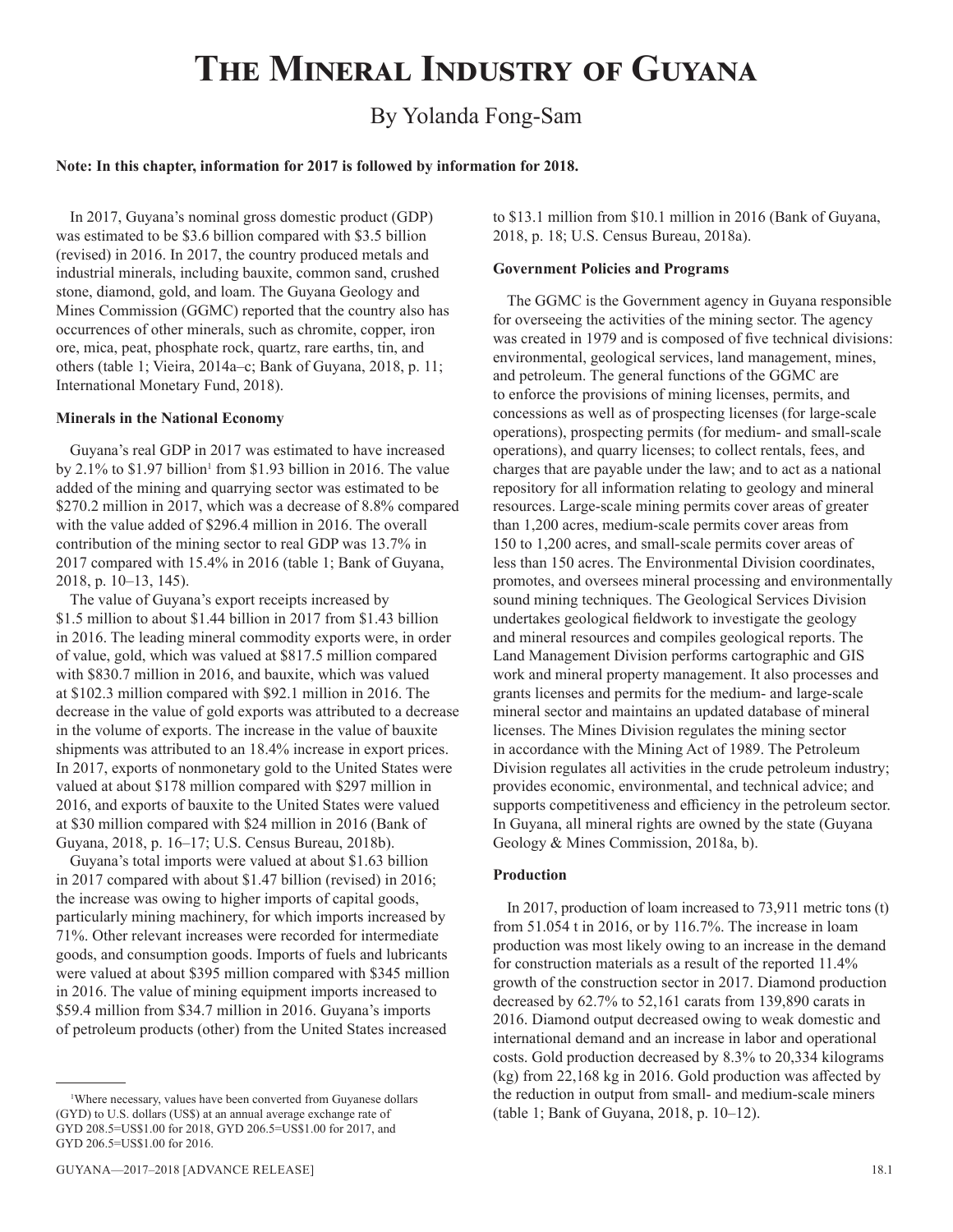# **Structure of the Mineral Industry**

Table 2 is a list of the major mineral industry facilities in Guyana.

# **Commodity Review**

# *Metals*

**Bauxite and Alumina.**—The Bauxite Company of Guyana Inc. (BCGI) was a leading bauxite producer in Guyana. United Company RUSAL plc (RUSAL) of Russia owned a 90% stake in BCGI, and the remaining 10% was owned by the Government. RUSAL produced bauxite at the Kurubuka Mine in the Upper Demerara-Berbice Region. As of December 31, BCGI's total bauxite resources were estimated to be about 84.7 million metric tons (Mt) (of which measured resources were 1.1 Mt, indicated resources were 39.4 Mt, and inferred resources were 44.2 Mt). The company had the capacity to produce 1.7 million metric tons per year of bauxite and had a capacity utilization rate of 61% in 2017. Production of bauxite at BCGI decreased by 4.6% to about 1.04 Mt in 2017 from about 1.09 Mt in 2016 (table 2; United Company RUSAL plc, 2018, p. 24–26, 57).

The Bosai Minerals Group Company Ltd. of China produced bauxite in Guyana at the Omai bauxite mine. The mine was located near Linden on the Demerara River and had the capacity to produce 700,000 metric tons per year of bauxite. The company estimated Omai's bauxite reserves to be about 200 Mt (table 2; Bosai Minerals Group Company Ltd., [undated]).

In 2017, the Government of Guyana announced that First Bauxite Corp. (FBX) would begin construction of the Bonasika bauxite project in 2018. The project, which would be located in the Cuyuni-Mazaruni Region, had an investment cost of \$50 million and was expected to commence production in 2019 (Department of Public Information of the Government of Guyana, 2017).

**Gold.**—Guyana Goldfields Inc. (GGI), which was a junior mineral company based in Canada, produced gold at its Aurora Mine located in the Cuyuni-Mazaruni Region. In 2017, the mine increased production to 4,992 kg of gold, which was up from the 4,715 kg of gold produced in 2016. The mine, which reached commercial production in January 2016, was expected to produce approximately 117,000 kg of gold during a mine life of 16 years (Guyana Goldfields Inc., 2018, p. 6–7, 15).

Troy Resources Ltd. of Australia, which was a junior mineral company, began production in January 2016 at its Karouni gold mine located in the Essequibo Region. In 2017, the mine produced 1,743 kg of gold. As of June 30, 2017, total proven and probable reserves were 2.9 Mt at an average grade of 2.22 grams per metric ton gold (Troy Resources Ltd., 2017, p. 1, 8, 23).

# *Mineral Fuels*

**Natural Gas and Petroleum.**—In 2017, Exxon Mobil Corp. announced that its majority-owned subsidiary in Guyana, Esso Exploration and Production Guyana Ltd., had made the sixth offshore petroleum discovery in the offshore Stabroek Block. The finding added to the portfolio of previous discoveries

at Liza, Liza Deep, Payara, Snoek, and Turbot, which are catalogued as collectively containing about 3.2 billion barrels of recoverable oil equivalent. The Stabroek Block was located approximately 193 km offshore Guyana and comprises a 26,806-square-kilometer area. In June, the company announced plans for the first phase of the development of the Liza prospect, which would include a floating production, storage, and offloading vessel with a designed capacity to produce 120,000 barrels per day of crude petroleum. Production was expected to commence in 2020 (Exxon Mobil Corp., 2018, p. 42; OilNow, 2018).

Since the initial petroleum discovery in the Stabroek Block in 2015, a territorial dispute reemerged between Guyana and Venezuela regarding the rights to operate the block. Venezuela's President issued a decree in May 2015 that laid claim to a large part of western Guyana and its territorial waters; the decree effectively challenged a ruling that dates back to the 19th century by an arbitral tribunal that favored the British government. In 2017, the United Nations Secretary appointed a mediator to resolve the dispute and highlighted that the International Court of Justice may have to play a role in settling the dispute (Jamaica Observer, 2017).

# **MINERAL INDUSTRY HIGHLIGHTS IN 2018**

Guyana's real GDP in 2018 was estimated to be \$2.03 billion compared with \$1.97 billion in 2017, which was an increase of 4.1%. The expansion of the economy in 2018 was owing to the increase in the production of bauxite, in addition to the growth in agricultural, construction, fishing, forestry, manufacturing, and services activities. Also, commodity prices were favorable and investment expenditures increased in 2018. Total investment expenditure in Guyana represented about 43% of the country's GDP. The value of the mining and quarrying sector was estimated to be \$275.3 million in 2018 compared with \$270.2 million in 2017, which was an increase of about 3%. The overall contribution of the mining sector to real GDP was 13.6% in 2018. The construction sector grew by 11% and contributed 11.7% to the GDP (table 1; Bank of Guyana, 2019, p. 9, 13, 119, 150).

In 2018, increases in production were reported for sand (by 287%), loam (45%), bauxite (30%), crushed stone (23%), and diamond (19%). The increased production of loam, sand, and crushed stone was most likely owing to the higher demand for construction materials as a result of the 11% reported growth in the construction sector. Another factor was the increase in the construction of residential housing as a result of higher investments in that sector during the year. According to the Bank of Guyana, the increase in bauxite production was owing mainly to the increased demand for the commodity. Diamond production increased to 62,111 carats; factors that contributed to the increase in production for this commodity included higher demand and an increase in the international price for diamond. Production of gold decreased by 6% to 19,069 kg from 20,334 kg in 2017 owing mainly to decreased production by small- and medium-scale miners and to heavy rainfall, which affected mining operations (table 1; Bank of Guyana, 2019, p. 10–11).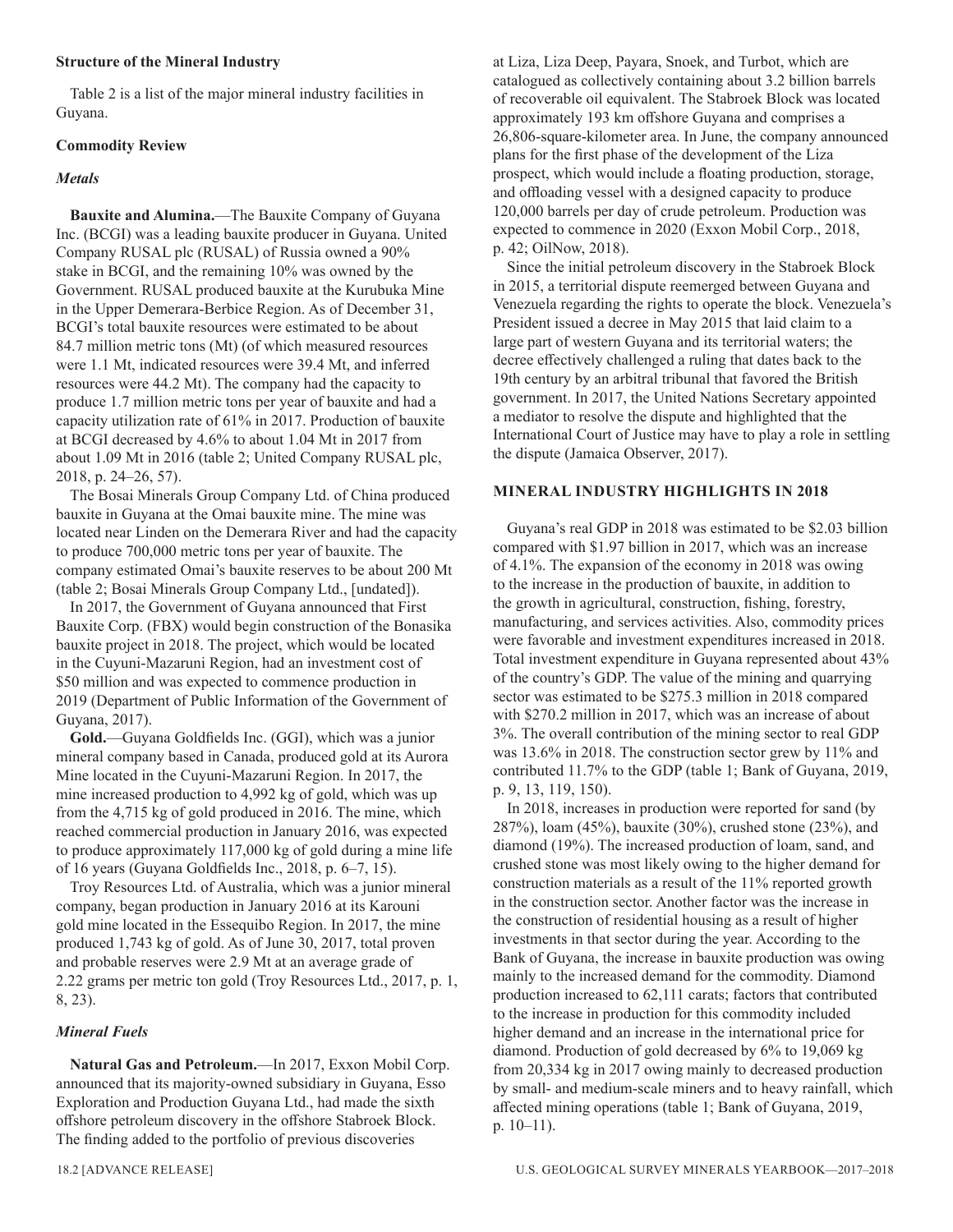In May, the GGMC quarry monitoring unit conducted several field visits to the country's sand and stone quarries. The visits focused on the monitoring of quarry operations for compliance with safety and environmental mining regulations as well as with the payment of royalties to the Government. The GGMC reported that about 75% of sand quarries and 53% of stone quarries complied with royalty payments. Penalties for companies breaching these regulations included the cessation of operations, possible fines, and (or) court proceedings. At the end of the monitoring session, the GGMC recommended that quarries operated by Durban Quarries Inc. and one sandpit located in Bartica be told to cease operations for not meeting regulation requirements (Gordon, 2018).

In June 2018, FBX of the United States announced the commencement of the construction of the Bonasika bauxite project under its subsidiary Guyana Industrial Minerals Inc. The project was expected to be commissioned in late 2019; it would be the third bauxite mine in the country. The projected cost of the project was \$50 million and included the development of the mine site, a processing plant, and other facilities. FBX had started feasibility work at Bonasika in 2008 and had conducted production trials for the project in 2015 (Rhodius, 2018; Valenzuela, 2019).

# **Outlook**

Guyana's economic growth in the short term is expected to be positive. According to the Bank of Guyana, the economy was projected to grow by about 4% in 2019, and the mining and quarrying sector was forecasted to grow by 3% as a result of expected increases in the production of bauxite and gold. The construction and manufacturing industries are projected to grow as well. Offshore hydrocarbon exploration in Guyana is expected to increase following the sixth discovery in the Stabroek Block in 2017. It is further expected that Guyana could become a petroleum-producing country by 2020 (Bank of Guyana, 2019, p. 15; Exxon Mobil Corp., 2018, p. 42).

# **References Cited**

- Bank of Guyana, 2018, Annual report 2017: Georgetown, Guyana, Bank of Guyana, June 11, 158 p. (Accessed October 5, 2018, at http://www.bankofguyana.org.gy/ bog/images/research/Reports/ANNREP2017.pdf.)
- Bank of Guyana, 2019, Annual report 2018: Georgetown, Guyana, Bank of Guyana, March 29, 165 p. (Accessed August 22, 2019, at https://www.bankofguyana.org.gy/bog/images/research/Reports/ ANNREP2018.pdf.)
- Bosai Minerals Group Company Ltd., [undated], Bosai Minerals (Guyana) Inc. (Accessed October 14, 2018, at http://en.cqbosai.com/index.php/company/ show/115.)
- Department of Public Information of the Government of Guyana, 2017, US \$50M bauxite project for Bonasika, Cuyuni-Mazaruni: Department of Public Information of the Government of Guyana, news release, August 24. (Accessed February 5, 2019, at https://dpi.gov.gy/us50m-bauxite-project-forbonasika-cuyuni-mazaruni-minister-harmon-receives-courtesy-call-from-firstbauxite-corporation-executives/.)

Exxon Mobil Corp., 2018, 2017 Financial and operating review: Exxon Mobil Corp., April 3, 108 p. (Accessed October 5, 2018, at https://corporate.exxonmobil.com/en/~/media/Global/Files/annualreport/2017-Financial-and-Operating-Review.pdf.)

Gordon, Ariana, 2018, Quarries, sand-pit operators owe GGMC \$millions: Guyana Chronicle [Georgetown, Guyana], May 20. (Accessed September 6, 2019, at http://guyanachronicle.com/2018/05/20/quarries-sandpit-operators-owe-ggmc-millions.)

- Guyana Geology & Mines Commission, 2018a, Services: Guyana Geology & Mines Commission webpage. (Accessed October 14, 2018, at https://ggmc.gov.gy/services/all.)
- Guyana Geology & Mines Commission, 2018b, Who we are: Guyana Geology & Mines Commission web page. (Accessed October 14, 2018, at https://ggmc.gov.gy/page/who-we-are.)
- Guyana Goldfields Inc., 2018, Annual report 2017: Guyana Goldfields Inc., 79 p. (Accessed October 4, 2018, at https://s21.q4cdn.com/896225004/files/ doc\_financials/AnnualGeneralMeeting/2018/WEB\_Guyana-Goldfield-2017- AR-FINAL.pdf.)
- International Monetary Fund, 2018, World economic outlook database: Washington, DC, International Monetary Fund, April. (Accessed October 14, 2018, at https://www.imf.org/external/pubs/ft/weo/2018/01/ weodata/index.aspx.)
- Jamaica Observer, 2017, UN seeks settlement to Venezuela-Guyana border dispute: [Kingstone] Jamaica Observer February 27. (Accessed June 30, 2017, at http://www.jamaicaobserver.com/news/UN-seekssettlement-to-Venezuela-Guyana-border-dispute.)
- OilNow, 2018, Stabroek Block, exploration highlights; OilNow News, January 14. (Accessed June 22, 2021, at https://oilnow.gy/featured/stabroek-blockexploration-highlights/.)
- Rhodius, Tiffny, 2018, More than 200 to be employed by Bonasika bauxite project: Department of Public Information, Georgetown, Guyana, June 14. (Accessed February 5, 2019, at https://dpi.gov.gy/more-than-200-to-beemployed-by-bonasika-bauxite-project/.)
- Troy Resources Ltd., 2017, Annual report 2017: Georgetown, Guyana, Troy Resources Ltd., September 27, 125 p. (Accessed October 4, 2018, at http://www.troyres.com.au/images/Reports/Annual\_Report\_FY17\_-\_Final.pdf.)
- United Company RUSAL plc, 2018, Annual report 2017: Moscow, Russia, United Company RUSAL plc, April 27, 360 p. (Accessed December 4, 2018, at https://rusal.ru/upload/iblock/8a2/8a2296257719dee13390d5b306710bcd.pdf.)
- U.S. Census Bureau, 2018a, U.S. exports to Guyana by 5-digit end-use code 2008–2017: Washington DC, U.S.Census Bureau. (Accessed February 6, 2019, at https://www.census.gov/foreign-trade/statistics/product/ enduse/exports/c3120.html.)
- U.S. Census Bureau, 2018b, U.S. imports from Guyana by 5-digit enduse code 2008–2017: Washington DC, U.S. Census Bureau. (Accessed February 6, 2019, at https://www.census.gov/foreign-trade/statistics/product/ enduse/imports/c3120.html.)
- Valenzuela, Felecia, 2019, Guyana now boasts three bauxite mining operations: Georgetown, Guyana, Department of Public Information, January 10. (Accessed February 5, 2019, at https://dpi.gov.gy/guyana-now-boasts-threebauxite-mining-operations-min-trotman/.)
- Vieira, Rickford, 2014a, Alternative minerals—Potential for Guyana (part 1): Georgetown, Guyana, Guyana Geology & Mines Commission, September 9, 24 p. (Accessed June 29, 2017, at http://ggmc.gov.gy/sites/default/files/ document/minerals\_of\_guyana\_p1\_rickford\_vieira\_09092014.pdf.)
- Vieira, Rickford, 2014b, Alternative minerals—Potential for Guyana (part 2): Georgetown, Guyana, Guyana Geology & Mines Commission, September 9. (Accessed June 29, 2017, at http://ggmc.gov.gy/sites/default/files/document/ minerals\_of\_guyana\_p2\_rickford\_vieira\_09092014.pdf.)
- Vieira, Rickford, 2014c, Alternative minerals—Potential for Guyana (part 3): Georgetown, Guyana, Guyana Geology & Mines Commission, September 9. (Accessed June 29, 2017, at http://ggmc.gov.gy/sites/default/files/document/ minerals\_of\_guyana\_p3\_rickford\_vieira\_09092014.pdf.)